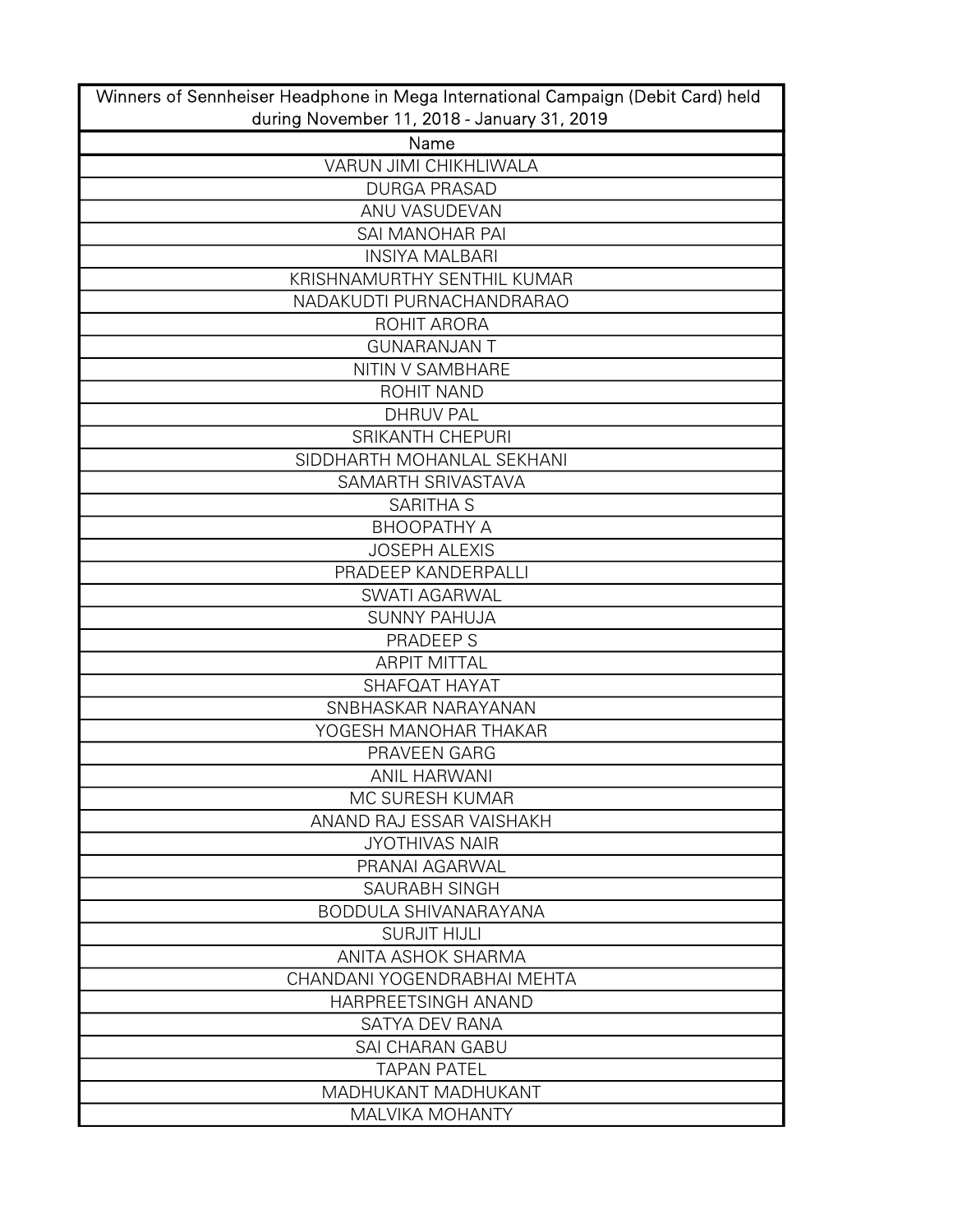| <b>AKASH LALWANI</b>        |
|-----------------------------|
| MISAL ANAND                 |
| <b>SAJJAD PASHA</b>         |
| SHIVANSHU THAPLIYAL         |
| <b>DHIRAJ CHHABRA</b>       |
| ASHWIN HARIHARAN IYER       |
| ABHISHEK ASHOK SANKHLA      |
| <b>SUJAY SHANKER</b>        |
| <b>AAYUSH GUPTA</b>         |
| RAVI KATYAYAN               |
| ROHAN YADGIRI YENGUL        |
| <b>VARUN TOMAR</b>          |
| <b>SACHIN AHUJA</b>         |
| KARTHIK M KARTHIK           |
| ALIAHMED KOTVALA            |
| NEETA ARVIND WARE           |
| SOUMYA DE                   |
| SAVITA SETHURAM             |
| SHAILESH KUMAR MISHRA       |
| <b>GAURAV SHARMA</b>        |
| SATYA DEV RANA              |
| <b>ATUL KUMAR</b>           |
| PRIYANK BHATIA              |
| <b>GOPAL MANDAL</b>         |
| <b>BHARAT MALHOTRA</b>      |
| NAVEEN S JOSEPH             |
| <b>BASUDEV BIREN DASS</b>   |
| ARJUN MURALIDHARA           |
| THOTA SANDEEP KUMAR         |
| SRINIVASA G Raghavan        |
| <b>ANUBHAV ROHATGI</b>      |
| PUNEET KAPOOR               |
| ROHAN KUMAR                 |
| <b>SAURAV GHOSH</b>         |
| SUNILRAJE RADHESHYAM BAHETI |
| DESHPANDE HITESHA PRASANN   |
| <b>KUMAR Shravan Reddy</b>  |
| <b>JAY DILIP MODI</b>       |
| RAMANDEEP JINDAL            |
| MANISH RAMESH BHATIA        |
| Kavea Madhanagopal          |
| SHAHRAM HASHTROUDI          |
| <b>ASHWIN GUPTA</b>         |
| SINGH Gaganpreet Sandhu     |
| SARADHI Pardha Rallabandi   |
| RAKESH CHERUVU              |
| Neeti Dahiya                |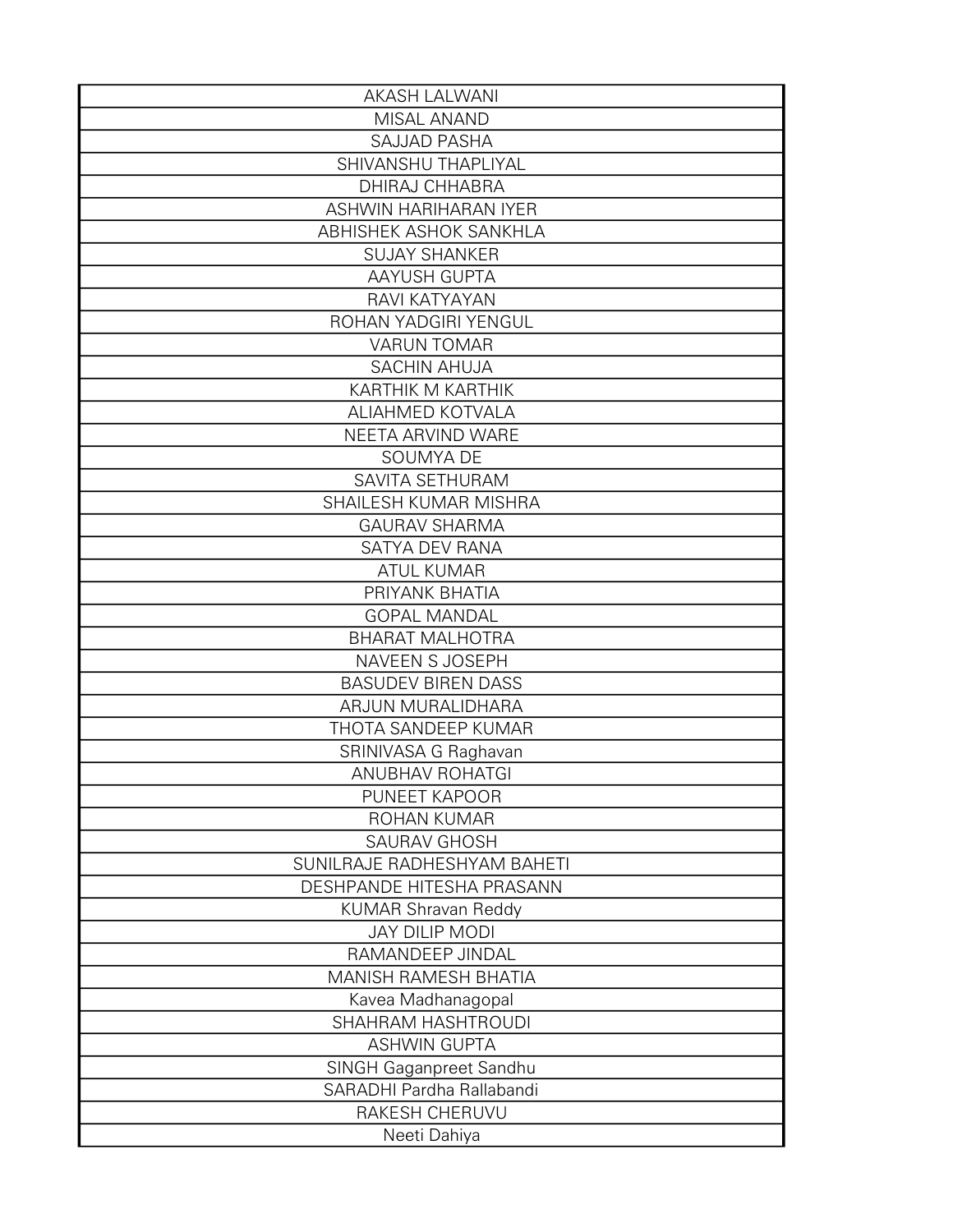| <b>SARATH PILLAI</b>       |
|----------------------------|
| <b>SHAM SUNDAR A</b>       |
| <b>SURESH BABU THOTA</b>   |
| SAAWAN V                   |
| <b>JONATHAN CARVALHO</b>   |
| SAMEER MAHAJAN             |
| <b>JAIDEEP BANERJEE</b>    |
| <b>TARUN JINDAL</b>        |
| ALIAHMED KOTVALA           |
| <b>VIJAY BHASKAR REDDY</b> |
| <b>SAUMIL S PATEL</b>      |
| A MOHAMMED HAARIS          |
| AKASHDEEP SURINDER SINDHU  |
| KALYANA CHAKRAVARTHY PILLA |
| PAWAN K ADHIKARI           |
| RAJAN MALHOTRA             |
| <b>DHIRAJ JAIN</b>         |
| SANDEEP SRIVASTAVA         |
| <b>ASIF IQBAL</b>          |
| SIDDARTH RAMAN             |
| POORNA CHANDRAN            |
| RAGHAV MALHOTRA            |
| ADIL AMEEN SAJID           |
| SARITA NARAN               |
| <b>SANJAY MADAN</b>        |
| <b>ARTHI ANAND</b>         |
| <b>D M PARIKH</b>          |
| <b>RAMANY S</b>            |
| AASHISH AGARWAL            |
| PANKAJ CHAUDHARY           |
| <b>G S V RAMANAN</b>       |
| NIDHISH CHANDRA            |
| <b>R K PUROHIT</b>         |
| <b>CHANDAN SAND</b>        |
| <b>VINOD GULATI</b>        |
| <b>J MANOJ</b>             |
| <b>RAMESHL</b>             |
| <b>B V SRIRAMAN</b>        |
| <b>AMIT DHIR</b>           |
| PRIYA RANJAN               |
| RAJESH MADIPALLE           |
| S ANWAR SALEEM             |
| PADMANABH DESHPANDE        |
| Y V SHIV NARAYANA          |
| <b>HARI BANSAL</b>         |
| <b>KAUSHIK ROY</b>         |
|                            |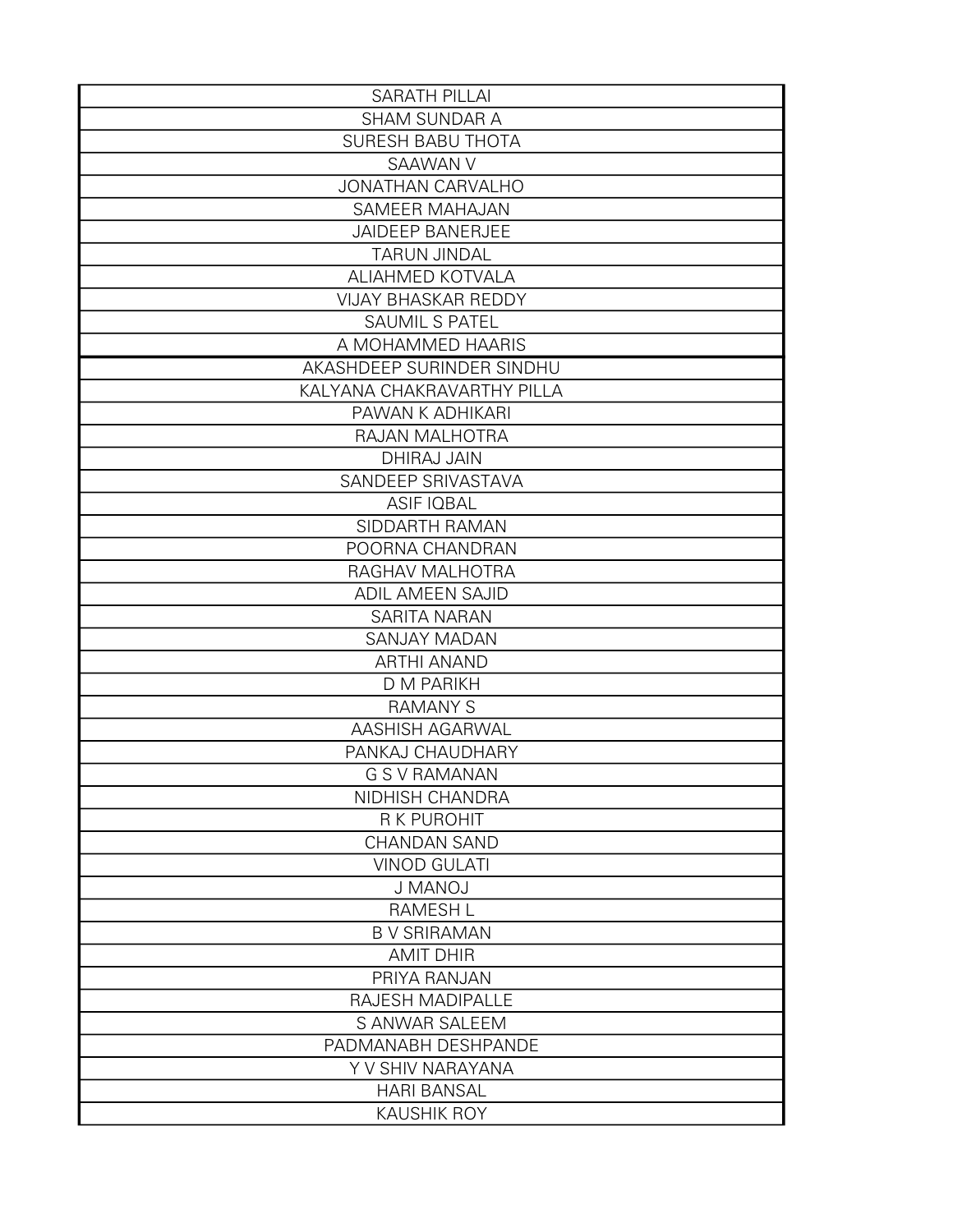| PRAKASH RANA                  |
|-------------------------------|
| M SATHISH KUMAR               |
| POOJA GUPTA                   |
| NAGESH BASARKAR               |
| SAGAR SUBHASH JAVKHEDKAR      |
| NILESH KISHIN PESWANI         |
| SUNILRAJE RADHESHYAM BAHETI   |
| SANDEEP MALL                  |
| M SURESH                      |
| <b>LANCE EVEREST MARTIS</b>   |
| <b>ANUJA MATHUR</b>           |
| ROOPESH CHANDRAN              |
| K R LAKSHMINARAYANA           |
| <b>ASHISH KANUNGO</b>         |
| <b>SHANKAR M TARANATH</b>     |
| V RAMA MURTHY                 |
| <b>VINODKUMAR GUPTA</b>       |
| <b>ABHIJIT BHAUMIK</b>        |
| <b>JAIMIL VIKASBHAI DHRUV</b> |
| <b>SAGAR PATIL</b>            |
| PRATEEK AGRAWAL               |
| SACHIN SEHGAL                 |
| <b>GURANG SINGH ARORA</b>     |
| CAPT SANKET DALWADI           |
| RAVI KUMAR C NAGARAJAN        |
| <b>MOHAN DAS PRABHU</b>       |
| <b>COL B A CHENGAPPA</b>      |
| MILLIND WAGH                  |
| SANJIV RAMSWARUP KAPILA       |
| <b>JAIMIN JANI</b>            |
| KAIZAD PERVEZ SUNTOKE         |
| <b>SUMIT SINGH BISHT</b>      |
| MANISH RAMESH BHATIA          |
| RANBIR SINGH SODHI            |
| NILESH SHAH                   |
| THARUVAI SRINIVASAN           |
| ROHIT KUMAR RATHI             |
| <b>BRISH BHAN VAIDYA</b>      |
| <b>UDAI VEER SINGH</b>        |
| <b>RAJIV BATRA</b>            |
| <b>AJIT DATTARAM SURVE</b>    |
| DINESH WADHWANI               |
| ARVIND KALGUTKAR              |
| A V SRIRAM                    |
| SIDHARATH SHRAWANKUMAR KAPUR  |
| <b>SYED MASIR</b>             |
| <b>MURARILAL SAINI</b>        |